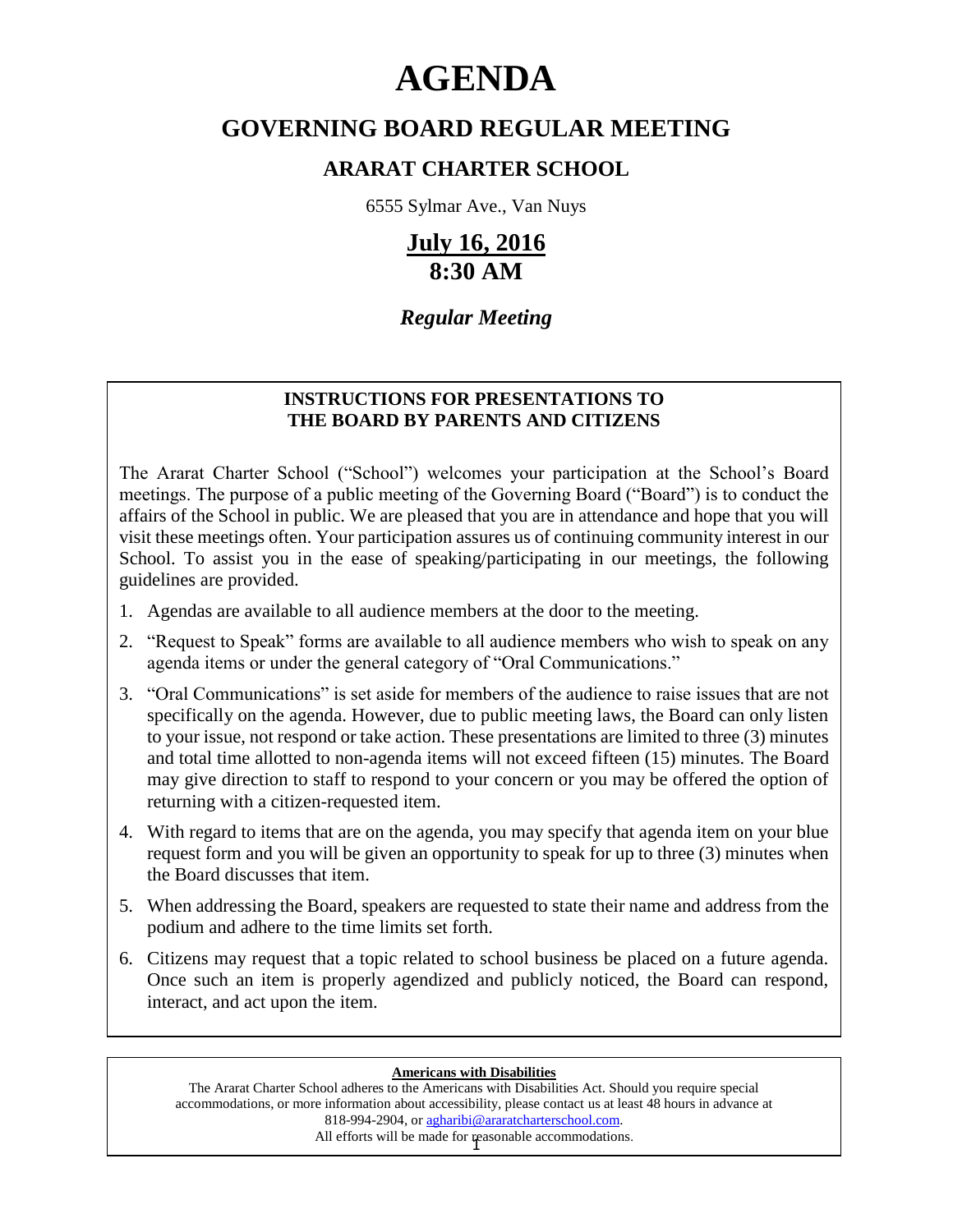#### **I. OPEN SESSION**

#### **A. CALL TO ORDER:**

Meeting was called to order by Board Chairperson, Dr. Berjouhi Koukeyan at \_\_\_\_ am.

#### **B. ROLL CALL**

| Present | Absent |
|---------|--------|
|         |        |
|         |        |
|         |        |
|         |        |
|         |        |
|         |        |
|         |        |
|         |        |

#### **C. APPROVAL OF MINUTES OF BOARD MEETING OF JUNE 18, 2016**

Moved by: Seconded by: Vote: Vote:

#### **II. COMMUNICATIONS**

#### **A. ORAL COMMUNICATIONS:**

*Non-agenda items: no individual presentation shall be for more than three (3) minutes and the total time for this purpose shall not exceed fifteen (15) minutes. Ordinarily, Board members will not respond to presentations and no action can be taken. However, the Board may give direction to staff following a presentation.*

#### **B. FOR INFORMATION: CHAIRPERSON'S REPORT**. (Attachment)

- **1. Update Regarding the Leasing/Purchasing and Financing of a Facility**
- **2. Diversity Plan Update**

#### **C. FOR INFORMATION: PRINCIPAL'S REPORT.** (Attachment)

*This is a presentation of information that has occurred since the previous Board meeting. (Per attached report)*

- **1. Update on Calendar of Events**
- **2. Update on Enrollment**
- **3. Update on School Staff Openings**
- **4. Summer Staff Development**

#### **D. FOR INFORMATION: FINANCIAL REPORT**

- *This is an update from what has transpired since the last board meeting.*
- **1. Budget to Date Update from Edtec**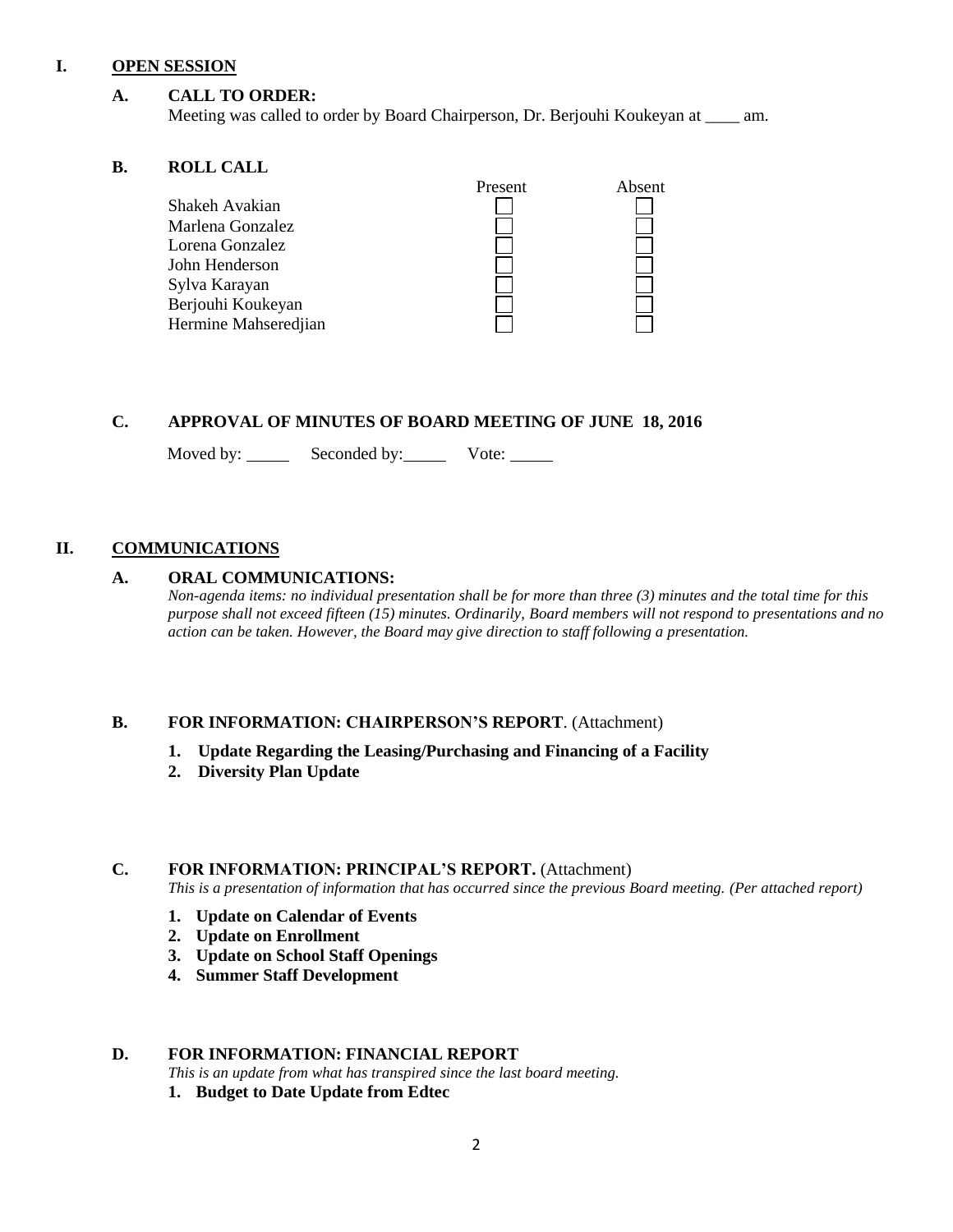#### **III. CONSENT AGENDA ITEMS**

*All matters listed under the consent agenda are considered by the Board to be routine and will be approved/enacted by the Board in one motion in the form listed below. Unless specifically requested by a Board member for further discussion or removed from the agenda, there will be no discussion of these items prior to the Board votes on them. The Principal recommends approval of all consent agenda items.*

#### **IV. ACTION ITEMS**

**A. Approval is Requested for Kagan Professional Development to provide a one day in service on cooperative learning and student engagement, to include consultant fee and materials in the amount of \$4839.00**

#### **Recommend approval**

 Motion by: Seconded by: Vote:

**B. Approval is Requested for Total Education Services for the 2016-2017 school year for modified services for special education students**

#### **Recommend approval**

 Motion by: Seconded by: Vote:

#### **V. INFORMATION ITEMS**/**POSSIBLE ACTION:**

- **A. Update for Special Education 2016-2017; RSP teacher, BII**
- **B. Update on Renewal of Custodial Services**
- **C. Association Update**

#### **VI. CLOSED SESSION**

*Adjourned to Closed Session at\_\_\_\_\_\_\_\_\_\_\_\_ to consider and/or take action upon any of the following items:*

## **Public Employee Employment (G.C. 54957)**

Title:

- **Certificated Personnel Update**
- **Classified Updates**
- **Certificated/Management Update**

#### **Conference with Legal Counsel: Anticipated Litigation**

Possible litigation pursuant to (2) or (3) of subdivision (d) of section 5495956.9: one case

#### **VII. PUBLIC SESSION – REPORT OUT OF CLOSED SESSION**

The Governing Board will report out any action taken in closed session, if any.

The meeting was reconvened to open session at \_\_\_\_\_\_.